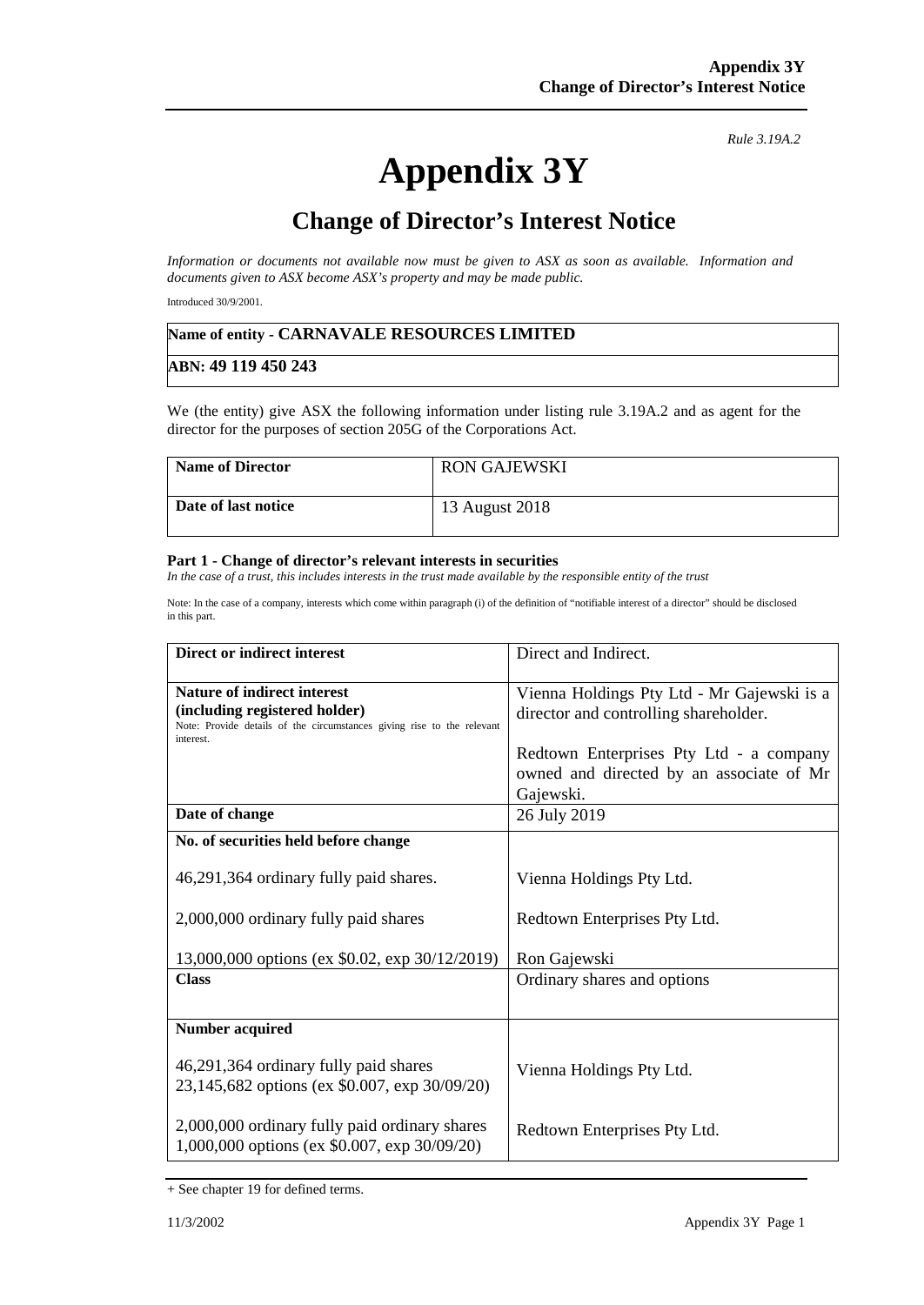| <b>Number disposed</b>                                                                                                                              |                                        |
|-----------------------------------------------------------------------------------------------------------------------------------------------------|----------------------------------------|
|                                                                                                                                                     | $N/A$ .                                |
| Value/Consideration                                                                                                                                 |                                        |
| Note: If consideration is non-cash, provide details and estimated valuation                                                                         | \$144,874.09.                          |
| No. of securities held after change                                                                                                                 |                                        |
| 92,582,728 ordinary fully paid shares.                                                                                                              | Vienna Holdings Pty Ltd.               |
| 23,145,682 options (ex \$0.007, exp 30/09/20)                                                                                                       |                                        |
|                                                                                                                                                     |                                        |
| 4,000,000 ordinary fully paid shares                                                                                                                | Redtown Enterprises Pty Ltd.           |
| 1,000,000 options (ex \$0.007, exp 30/09/20)                                                                                                        |                                        |
| 13,000,000 options (ex \$0.02, exp 30/12/2019)                                                                                                      | Ron Gajewski                           |
|                                                                                                                                                     |                                        |
| Nature of change                                                                                                                                    | Issued pursuant to Entitlements Issue. |
| Example: on-market trade, off-market trade, exercise of options, issue of<br>securities under dividend reinvestment plan, participation in buy-back |                                        |

## **Part 2 – Change of director's interests in contracts**

Note: In the case of a company, interests which come within paragraph (ii) of the definition of "notifiable interest of a director" should be disclosed in this part.

| <b>Detail of contract</b>                                                                                          | N/A                                                                                                                                              |
|--------------------------------------------------------------------------------------------------------------------|--------------------------------------------------------------------------------------------------------------------------------------------------|
|                                                                                                                    |                                                                                                                                                  |
| <b>Nature of interest</b>                                                                                          | Performance Rights                                                                                                                               |
|                                                                                                                    |                                                                                                                                                  |
| Name of registered holder                                                                                          | N/A                                                                                                                                              |
| (if issued securities)                                                                                             |                                                                                                                                                  |
| Date of change                                                                                                     | $N/A$ .                                                                                                                                          |
| No. and class of securities to which interest related                                                              | 15,000,000<br>rights<br>performance                                                                                                              |
| prior to change<br>Note: Details are only required for a contract in relation to which the<br>interest has changed | Each<br>expiring 30 June 2021.<br>performance right can convert to one<br>ordinary share upon satisfaction of<br>specified performance criteria. |
| <b>Interest acquired</b>                                                                                           | $N/A$ .                                                                                                                                          |
| <b>Interest disposed</b>                                                                                           | $N/A$ .                                                                                                                                          |
| <b>Value/Consideration</b>                                                                                         | $N/A$ .                                                                                                                                          |
| Note: If consideration is non-cash, provide details and an estimated<br>valuation                                  |                                                                                                                                                  |
| Interest after change                                                                                              | 15,000,000 Performance Rights.                                                                                                                   |

## **Part 3 – Closed Period**

| Were the interests in the securities or<br>contracts detailed above traded during a<br>+closed period where prior<br>written<br>clearance was required? | No.     |
|---------------------------------------------------------------------------------------------------------------------------------------------------------|---------|
| If so, was prior written clearance provided<br>to allow the trade to proceed during this<br>period?                                                     | $N/A$ . |
| If prior written clearance was provided, on<br>what date was this provided?                                                                             | $N/A$ . |

<sup>+</sup> See chapter 19 for defined terms.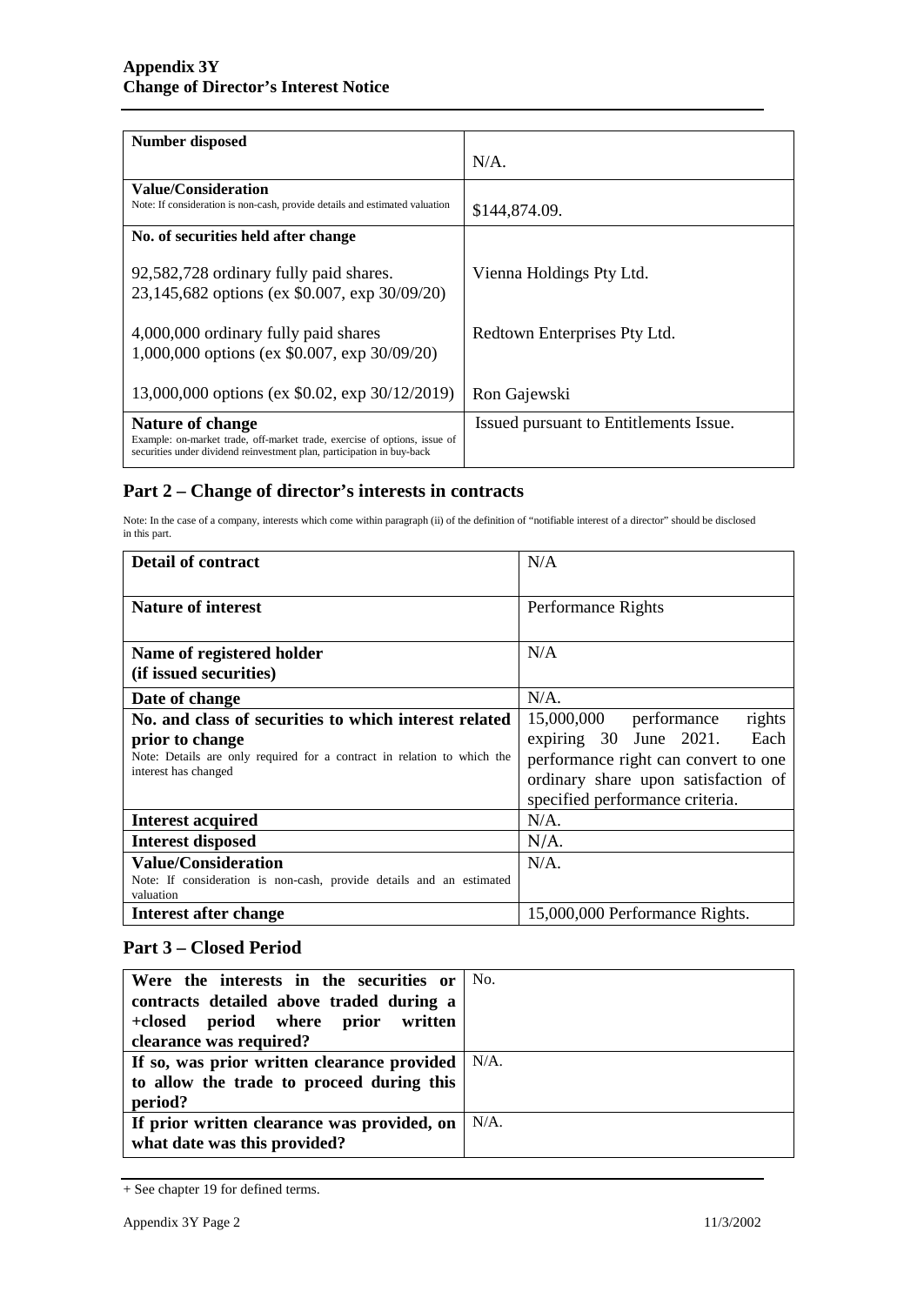# **Appendix 3Y**

*Rule 3.19A.2*

# **Change of Director's Interest Notice**

*Information or documents not available now must be given to ASX as soon as available. Information and documents given to ASX become ASX's property and may be made public.* 

Introduced 30/9/2001.

#### **Name of entity - CARNAVALE RESOURCES LIMITED**

#### **ABN: 49 119 450 243**

We (the entity) give ASX the following information under listing rule 3.19A.2 and as agent for the director for the purposes of section 205G of the Corporations Act.

| <b>Name of Director</b> | <b>ANDREW BECKWITH</b> |
|-------------------------|------------------------|
| Date of last notice     | 13 August 2018         |

#### **Part 1 - Change of director's relevant interests in securities**

*In the case of a trust, this includes interests in the trust made available by the responsible entity of the trust* 

Note: In the case of a company, interests which come within paragraph (i) of the definition of "notifiable interest of a director" should be disclosed in this part.

| Direct or indirect interest                                                                             | Direct and Indirect.                                            |
|---------------------------------------------------------------------------------------------------------|-----------------------------------------------------------------|
| <b>Nature of indirect interest</b>                                                                      | Penand Pty Ltd <beckwith a="" c="" fund="" super=""></beckwith> |
| (including registered holder)<br>Note: Provide details of the circumstances giving rise to the relevant | - Mr Beckwith is a director and controlling                     |
| interest.                                                                                               | shareholder.                                                    |
|                                                                                                         | Penelope Beckwith, spouse of Mr Beckwith                        |
|                                                                                                         | and an associate for this purpose.                              |
| Date of change                                                                                          | 26 July 2019                                                    |
| No. of securities held before change                                                                    |                                                                 |
| 7,209,922 ordinary fully paid shares.                                                                   | Andrew Beckwith                                                 |
| 4,000,000 options (ex \$0.02, exp 30/12/2019)                                                           |                                                                 |
|                                                                                                         |                                                                 |
| 16,676,448 ordinary fully paid shares                                                                   | Penand Pty Ltd <beckwith a="" c="" fund="" super=""></beckwith> |
|                                                                                                         |                                                                 |
| 2,775,000 ordinary fully paid shares.                                                                   | Penelope Beckwith                                               |
|                                                                                                         |                                                                 |
| <b>Class</b>                                                                                            | Ordinary shares and options.                                    |
| <b>Number acquired</b>                                                                                  |                                                                 |
|                                                                                                         |                                                                 |
| 4,000,000 ordinary fully paid shares.                                                                   | Penand Pty Ltd <beckwith a="" c="" fund="" super=""></beckwith> |
| 2,000,000 options (ex \$0.007, exp 30/09/20)                                                            |                                                                 |

<sup>+</sup> See chapter 19 for defined terms.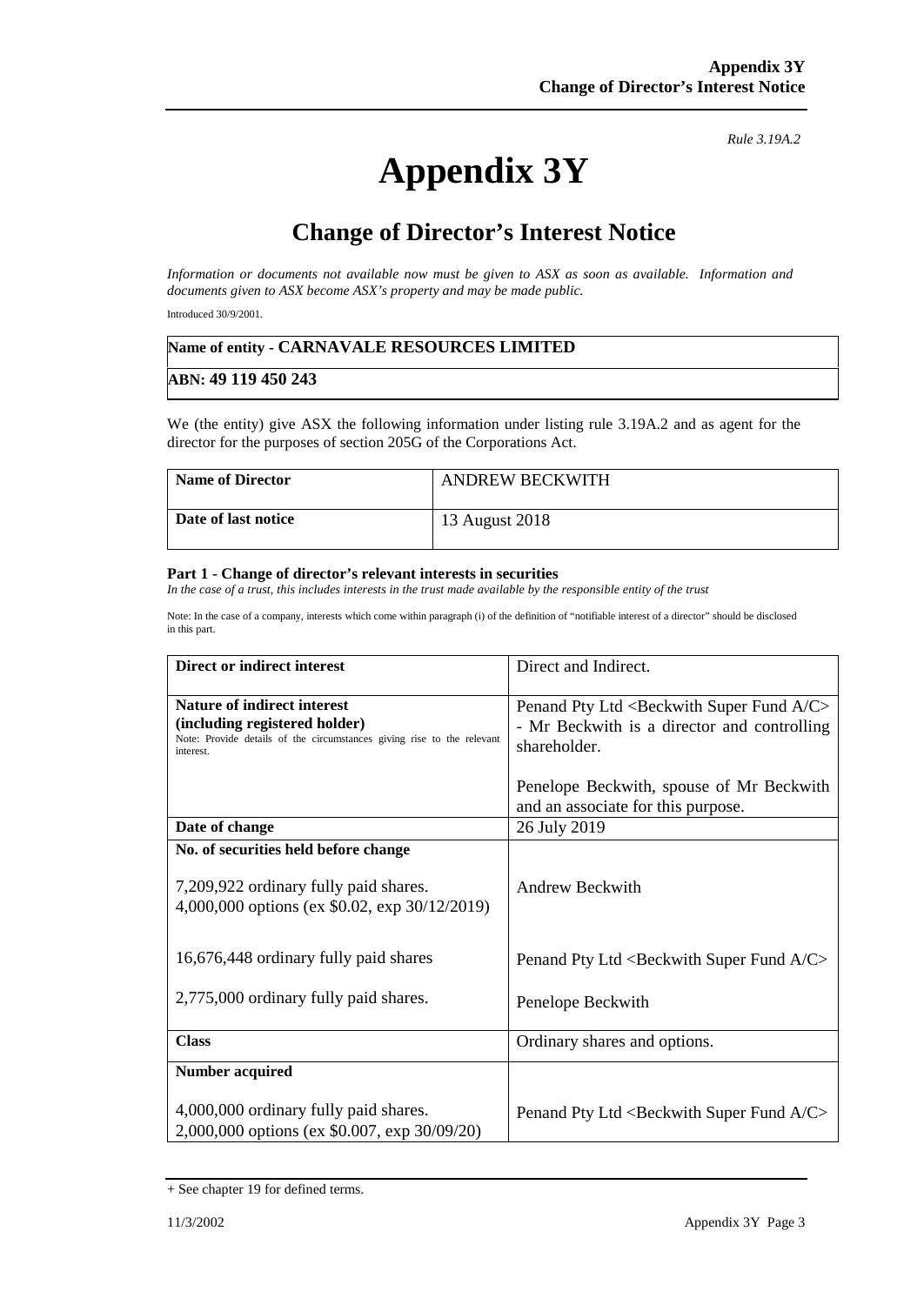| <b>Number disposed</b>                                                                                                                                                  | N/A                                                             |
|-------------------------------------------------------------------------------------------------------------------------------------------------------------------------|-----------------------------------------------------------------|
| Value/Consideration<br>Note: If consideration is non-cash, provide details and estimated valuation                                                                      | \$12,000                                                        |
| No. of securities held after change                                                                                                                                     |                                                                 |
| 7,209,922 ordinary fully paid shares.<br>4,000,000 options (ex \$0.02, exp 30/12/2019)                                                                                  | Andrew Beckwith                                                 |
| 20,676,448 ordinary fully paid shares<br>2,000,000 options (ex \$0.007, exp 30/09/20)                                                                                   | Penand Pty Ltd <beckwith a="" c="" fund="" super=""></beckwith> |
| 2,775,000 ordinary fully paid shares.                                                                                                                                   | Penelope Beckwith                                               |
| Nature of change<br>Example: on-market trade, off-market trade, exercise of options, issue of<br>securities under dividend reinvestment plan, participation in buy-back | Issued pursuant to Entitlements Issue.                          |

### **Part 2 – Change of director's interests in contracts**

Note: In the case of a company, interests which come within paragraph (ii) of the definition of "notifiable interest of a director" should be disclosed in this part.

| <b>Detail of contract</b>                                                                                          | N/A                                                                                                                                              |
|--------------------------------------------------------------------------------------------------------------------|--------------------------------------------------------------------------------------------------------------------------------------------------|
| <b>Nature of interest</b>                                                                                          | Performance Rights                                                                                                                               |
| Name of registered holder<br>(if issued securities)                                                                | N/A                                                                                                                                              |
| Date of change                                                                                                     | $N/A$ .                                                                                                                                          |
| No. and class of securities to which interest related                                                              | 15,000,000<br>performance<br>rights                                                                                                              |
| prior to change<br>Note: Details are only required for a contract in relation to which the<br>interest has changed | expiring 30 June 2021.<br>Each<br>performance right can convert to one<br>ordinary share upon satisfaction of<br>specified performance criteria. |
| <b>Interest acquired</b>                                                                                           | $N/A$ .                                                                                                                                          |
| <b>Interest disposed</b>                                                                                           | $N/A$ .                                                                                                                                          |
| <b>Value/Consideration</b><br>Note: If consideration is non-cash, provide details and an estimated<br>valuation    | $N/A$ .                                                                                                                                          |
| Interest after change                                                                                              | 15,000,000 Performance Rights.                                                                                                                   |

## **Part 3 – Closed Period**

| Were the interests in the securities or<br>contracts detailed above traded during a<br>+closed period where prior written<br>clearance was required? | No.     |
|------------------------------------------------------------------------------------------------------------------------------------------------------|---------|
| If so, was prior written clearance provided<br>to allow the trade to proceed during this<br>period?                                                  | $N/A$ . |
| If prior written clearance was provided, on<br>what date was this provided?                                                                          | $N/A$ . |

<sup>+</sup> See chapter 19 for defined terms.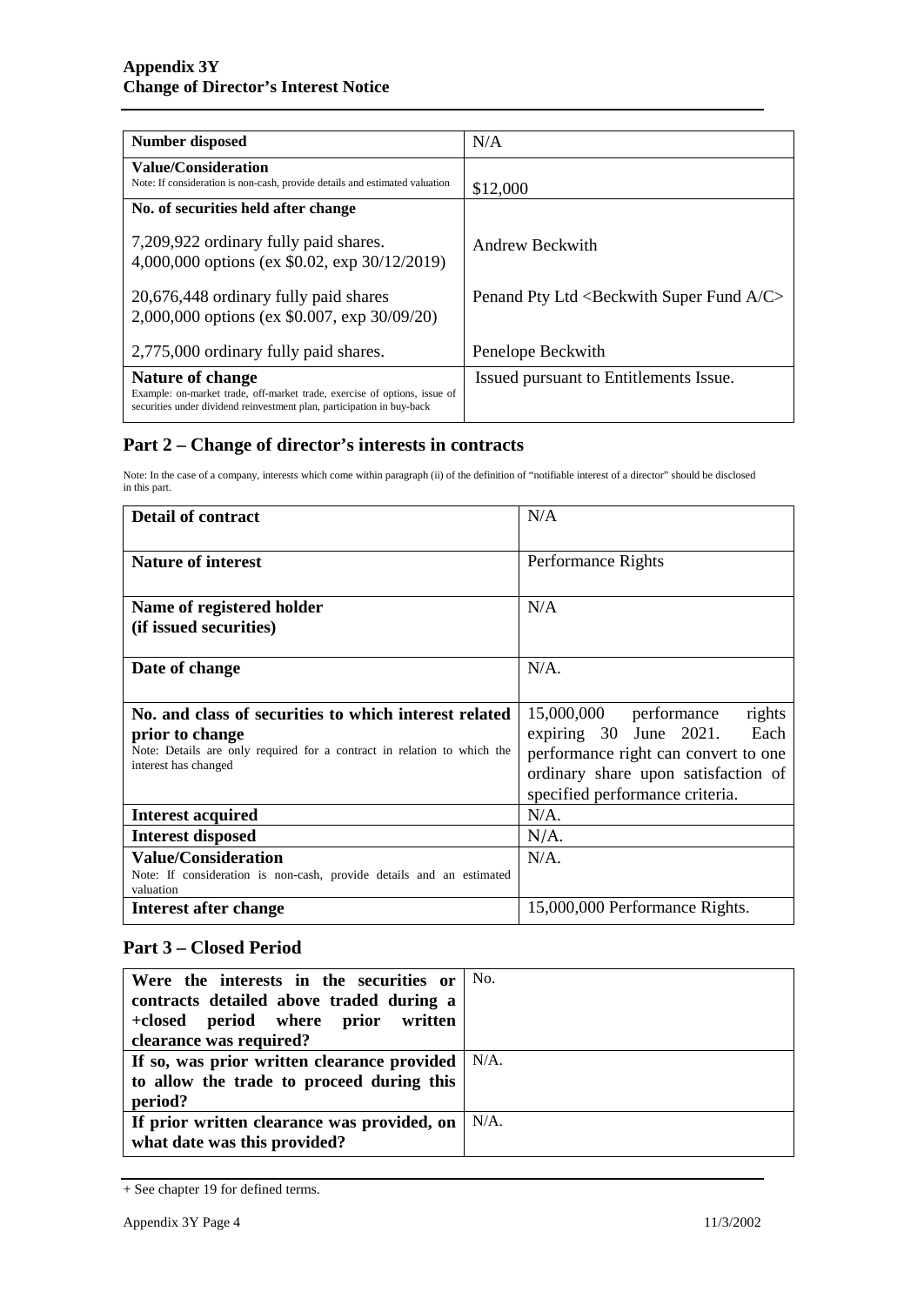# **Appendix 3Y**

*Rule 3.19A.2*

# **Change of Director's Interest Notice**

*Information or documents not available now must be given to ASX as soon as available. Information and documents given to ASX become ASX's property and may be made public.* 

Introduced 30/9/2001.

#### **Name of entity - CARNAVALE RESOURCES LIMITED**

#### **ABN: 49 119 450 243**

We (the entity) give ASX the following information under listing rule 3.19A.2 and as agent for the director for the purposes of section 205G of the Corporations Act.

| <b>Name of Director</b> | <b>RHETT BRANS</b> |
|-------------------------|--------------------|
| Date of last notice     | 13 August 2018.    |

#### **Part 1 - Change of director's relevant interests in securities**

*In the case of a trust, this includes interests in the trust made available by the responsible entity of the trust* 

Note: In the case of a company, interests which come within paragraph (i) of the definition of "notifiable interest of a director" should be disclosed in this part.

| <b>Direct or indirect interest</b>                                                                                                                         | Indirect.                                                                                                                |
|------------------------------------------------------------------------------------------------------------------------------------------------------------|--------------------------------------------------------------------------------------------------------------------------|
| <b>Nature of indirect interest</b><br>(including registered holder)<br>Note: Provide details of the circumstances giving rise to the relevant<br>interest. | Proman Consulting Engineers Pty Ltd $-$ an<br>entity in which Mr Brans is a director and<br>holds a beneficial interest. |
|                                                                                                                                                            | Rhett and Monica Brans $A/T/F$ The R & M<br>Brans Super Fund, an entity of which Mr and<br>Mrs Brans are beneficiaries.  |
| Date of change                                                                                                                                             | 26 July 2019.                                                                                                            |
| No. of securities held prior to change                                                                                                                     |                                                                                                                          |
| 2,000,000 ordinary fully paid shares                                                                                                                       | Proman Consulting Engineers Pty Ltd                                                                                      |
| 1,000,000 options (ex \$0.02, exp 30/12/2019)                                                                                                              | Rhett and Monica Brans $A/T/F$ The R & M<br>Brans Super Fund.                                                            |
| <b>Class</b>                                                                                                                                               | Ordinary shares and options.                                                                                             |
| <b>Number acquired</b><br>2,000,000 ordinary fully paid shares<br>1,000,000 options (ex \$0.007, exp 30/09/20)                                             | Proman Consulting Engineers Pty Ltd.                                                                                     |

<sup>+</sup> See chapter 19 for defined terms.